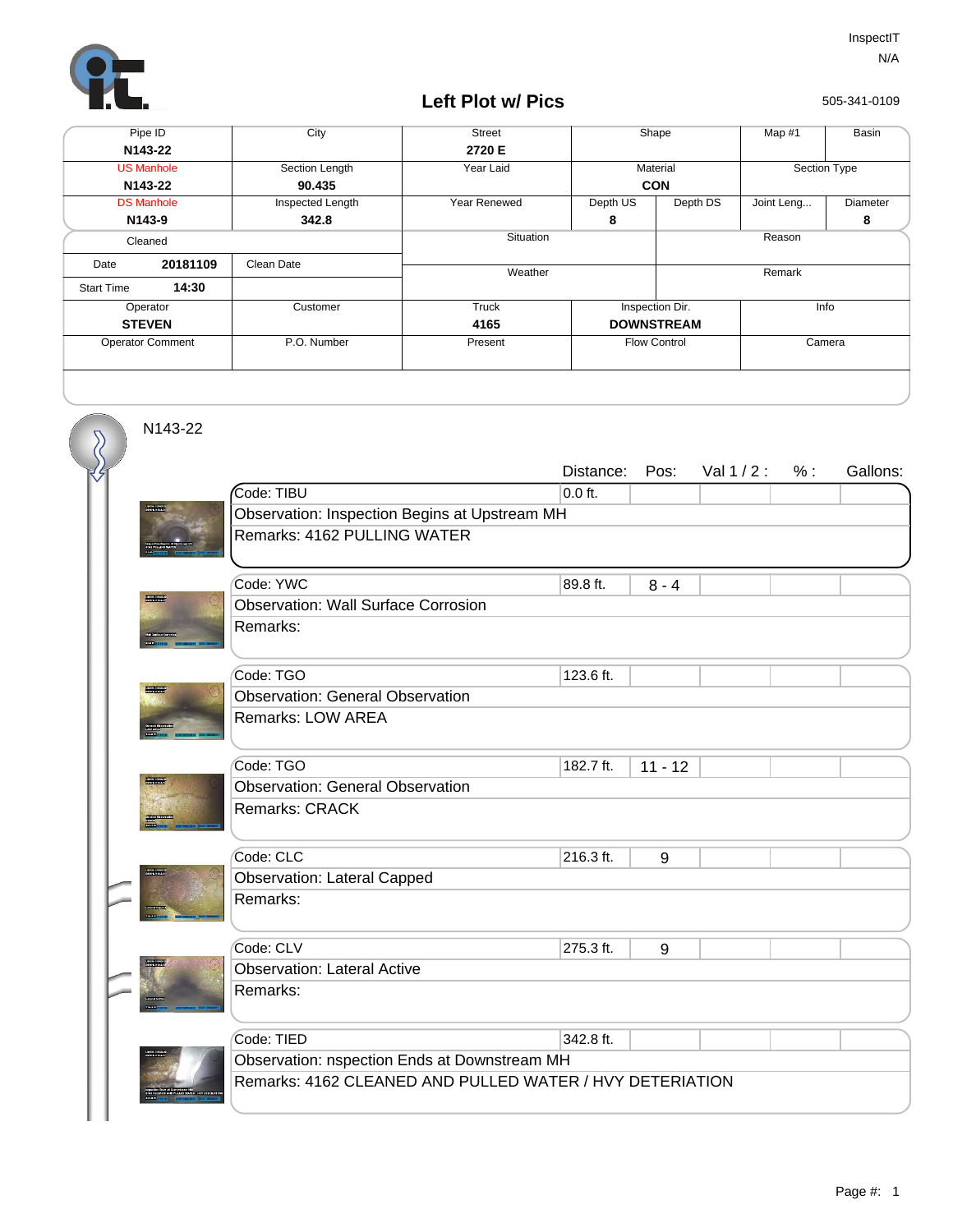

## **Left Plot w/ Pics**

505-341-0109

| Pipe ID                 |                      | City             | Street              | Shape               |                        | Map #1       | <b>Basin</b> |
|-------------------------|----------------------|------------------|---------------------|---------------------|------------------------|--------------|--------------|
| N143-22                 |                      |                  | 2720 E              |                     |                        |              |              |
| <b>US Manhole</b>       |                      | Section Length   | Year Laid           | Material            |                        | Section Type |              |
| N143-22                 |                      | 90.435           |                     | <b>CON</b>          |                        |              |              |
|                         | <b>DS Manhole</b>    | Inspected Length | <b>Year Renewed</b> | Depth US            | Depth DS<br>Joint Leng |              | Diameter     |
| N <sub>143-9</sub>      |                      | 342.8            |                     | 8                   |                        |              | 8            |
|                         | Situation<br>Cleaned |                  |                     | Reason              |                        |              |              |
| Date                    | 20181109             | Clean Date       |                     |                     |                        |              |              |
| <b>Start Time</b>       | 14:30                |                  | Weather             |                     |                        | Remark       |              |
| Operator                |                      | Customer         | Truck               | Inspection Dir.     |                        | Info         |              |
| <b>STEVEN</b>           |                      |                  | 4165                | <b>DOWNSTREAM</b>   |                        |              |              |
| <b>Operator Comment</b> |                      | P.O. Number      | Present             | <b>Flow Control</b> |                        | Camera       |              |
|                         |                      |                  |                     |                     |                        |              |              |

N143-9

 $\overline{\mathcal{X}}$ ₹